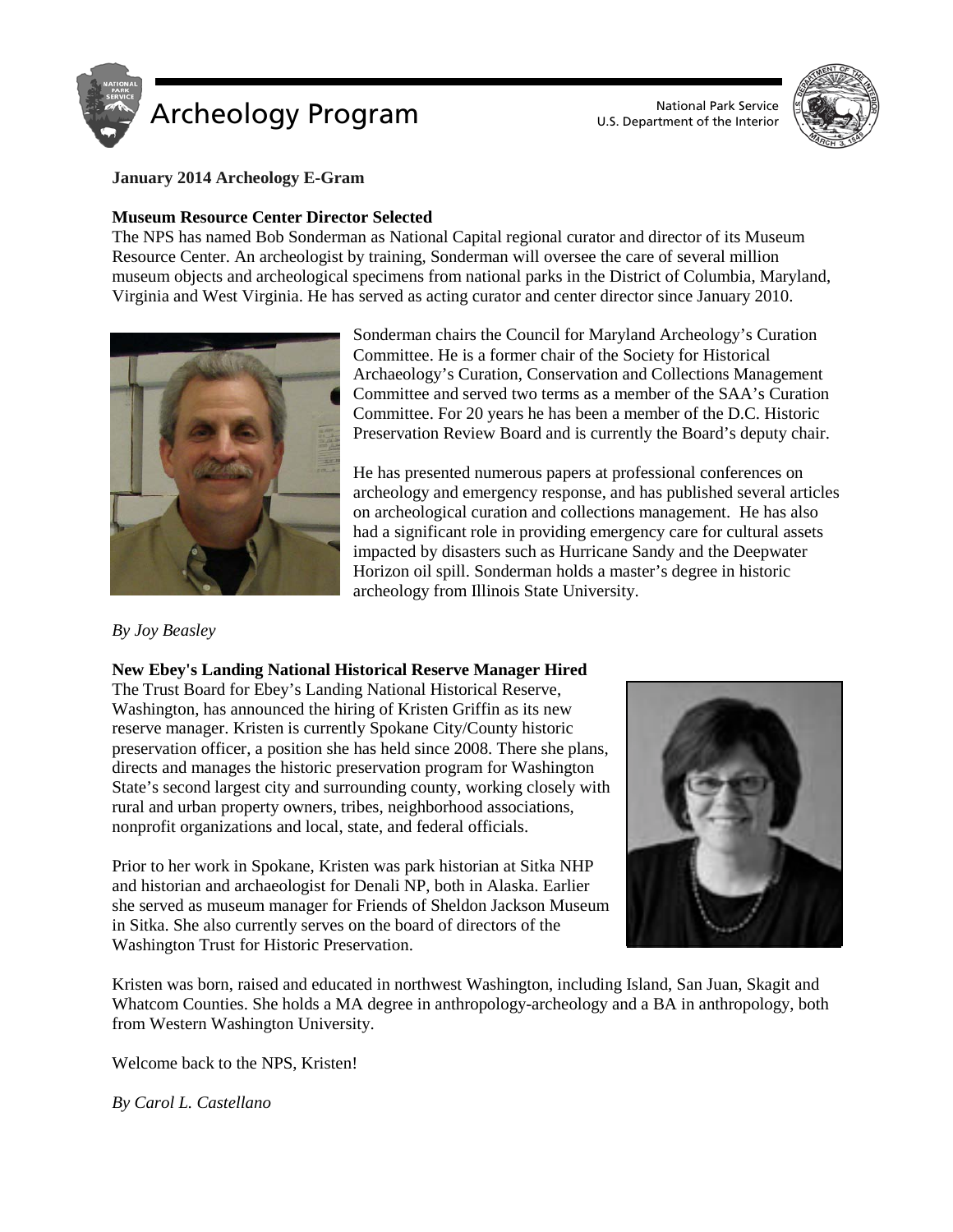## **Fire Program Cultural Resources Supporter Jeff Manley Retires**

Jeff Manley, deputy for fire program planning at the NPS Fire Management Program Center retired on January 3, 2014, after a 33-year career with the NPS. Manley began his career in 1981 as a seasonal interpreter at Lyndon B. Johnson NHP, where he became permanent the following year. He moved to Chaco Culture NHP, in 1984, leaving a year later to pursue graduate school in natural resources at Colorado State University. During his time in graduate school, Manley worked part-time for Rocky Mountain NP and inventoried timber stands for the USFS.

After receiving his graduate degree, Manley became a natural resource specialist for Scotts Bluff NM and participated in the NPS Natural Resource Training Program, which essentially provided him a second graduate degree. In 1992, he moved to Sequoia and Kings Canyon NP, also in natural resources.

Ten years later, Manley moved to Boise, working on the NPS Fire Program Analysis program. Since 2007, he was in the Wildland Fire Program as a fire planner, working with parks on environmental compliance related to wildland fire management and assisting parks in updating their fire management plans.



From its inception, Manley was a core member of the working group that produced the Cultural Resources and Fire module for the Archeology Resource manual. He recognized the importance of incorporating cultural resource management in fire planning and worked to integrate cultural resources in fire guidance. Manley saw the module completed before his retirement; his breadth of knowledge and dedication to fostering good communication between cultural resource and fire management programs will be missed.

# *From story by Bill Kaage*

# **Joint Research by NPS and Florida State University Benefits Archeological Resources**

Prehistoric shell mounds found on some of Florida's most pristine beaches are at risk of washing away as the sea level rises, but a joint project between Florida State University and the NPS is drawing attention to the problem. Shawn Smith, senior research associate with the Center for Ocean-Atmospheric Prediction Studies and NPS archeologist Margo Schwadron are examining past and future changes in climate to save areas of shoreline and preserve archeological evidence. The NPS has awarded Smith a \$30,000 grant.

Smith and students spent hours compiling modern, colonial and paleo-weather data. The focus of their initial research was Canaveral NS and Everglades NP, both having prehistoric shell mounds. Researchers believe these shell mounds served as foundations for structures and settlements and later served as navigational landmarks during European exploration of the region. Modern temperature and storm system information was easily available to researchers. Log books from old Spanish forts and ships logs were examined for historical weather records.

The result was a comprehensive data set for the region, so detailed that modern era weather conditions are now available by the hour. The data may be used to protect coastal cultural resources at national parks. Smith and Schwadron are trying to secure funding to continue their work but, for now, they are making their data set available to other researchers to raise awareness about effects of sea level rise.

*From ScienceDaily*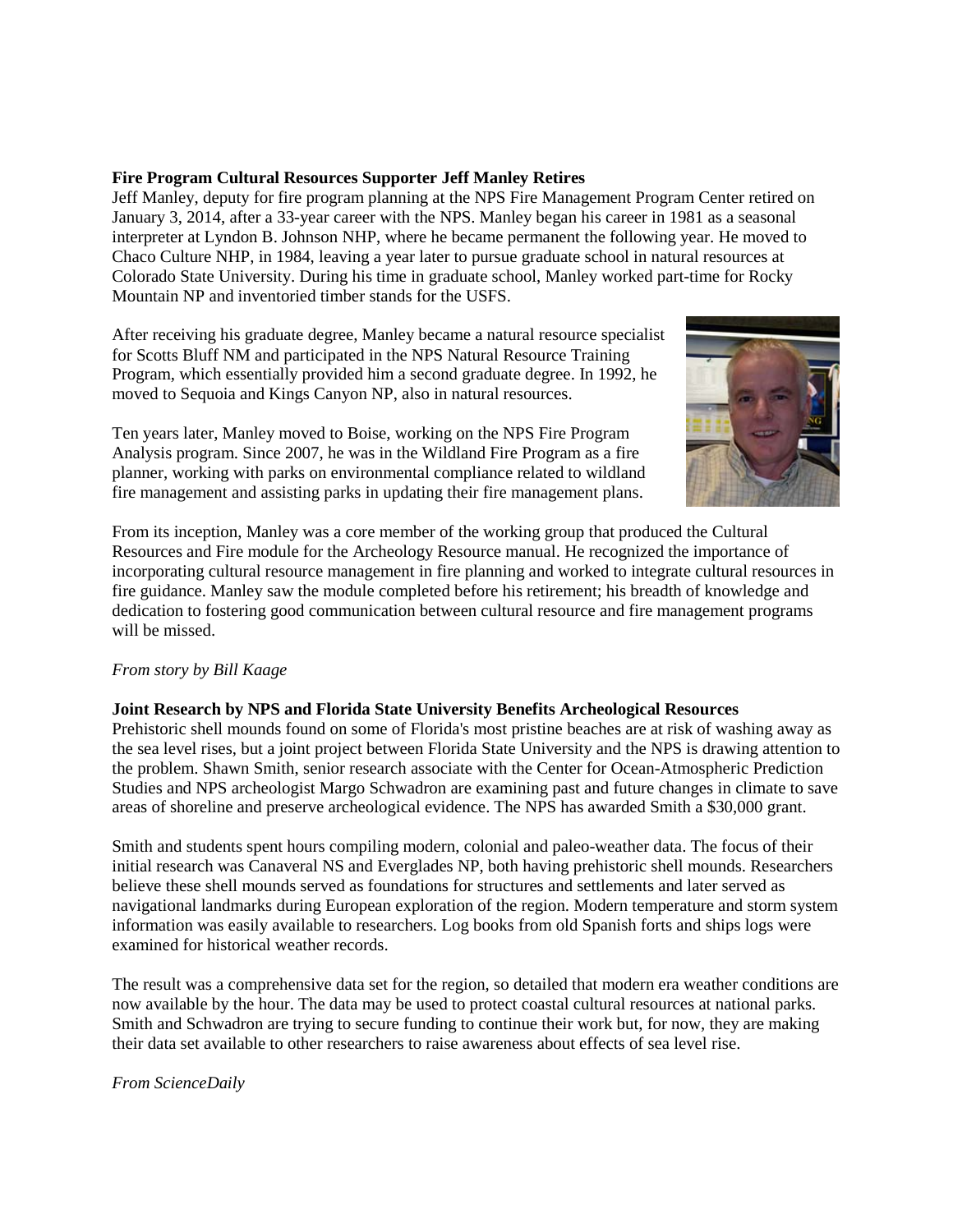## **NPS Funds Climate Change Research that Will Assist Archeologists**

Coastal archeological sites are being washed away by erosion, storm surges, and other climate changes related to global warming. Archeologists are looking to climate scientists to predict where the erosion will be the fastest so they can focus on places that will disappear the soonest. The NPS is funding research by paleo-climatologist Maria Caffrey to forecast climate change threats to coastal national parks.

Predicting how sea level change will affect coastal parks is complex and variable. There are three major sources of change: steric sea-level change, caused by a shift in water density; thermosteric changes, caused by changes in temperature; and eustatic changes, caused by altered water volumes. Eustatic changes are driven by ice cap and sheet melt, thermal expansion, and shifts in terrestrial storage capacity.

A number of parks on lands experiencing glacial rebound have measured a decrease in relative sea level over time, while sea level rise in the "Northeast hotspot" (coastal North Carolina to Massachusetts) is three to four times greater than global rates. However, 92% of coastal national parks have experienced an increase in sea level over the past century. By 2050, some locations in the U.S. may experience century scale storm surges annually.

The new study will be invaluable for developing decision frameworks and adaptation strategies to mitigate the effects of sea level rise and storm surge. It will provide seal level rise and storm surge data for 105 national parks. The results of the research are expected to be published in the academic literature by 2016 along with a full park by park report.

*From story by Elizabeth Shogren, NPR; and Planning for the impact of sea-level rise on U.S. national parks by Maria Caffrey and Rebecca Beaver (Park Science, Vol. 30(1):6–13).*

To read the full article by Caffrey and Beaver, go to <http://www.nature.nps.gov/parkscience/index.cfm?ArticleID=624>

## **Afghanistani Archeology Professor Presents her Work to NPS WASO**

Archeology professor Muzhgan, from Kabul University (KU), delivered a presentation about the state of cultural heritage and the challenges to protecting archeological heritage in Afghanistan to the NPS Washington Office (WASO) on December 12, 2013. Professor Muzhgan recently completed a residency training program in cultural heritage preservation and management at the University of Arizona.

The program -- a partnership between the NPS, U.S. State Department (DOS), University of Arizona (UA), Kabul University (KU), and the Afghanistan Ministry of Higher Education – brought three KU professors to Tucson, Arizona, for a semester-long intensive training program at UA's Drachman Institute. Professor Muzhgan and her colleagues worked side-by-side with professional conservators at the Arizona State Museum and studied archeological method and theory from UA faculty.

The residency program introduced the KU scholars to contemporary cultural heritage management theory and practice. They received classroom and individualized instruction including English lessons, conducted lab-and field-based practical work, and conducted site visits, including national park units. The scholars visited Tumacácori NHS, the NPS Western Archeological and Conservation Center, Casa Grande Ruin NM, and The J. Paul Getty Museum in Los Angeles.

Professor Muzhgan was the only participant to complete the full semester. In the final week of her residency, she and project Director Suzanne Bott traveled to New York City. There, they presented the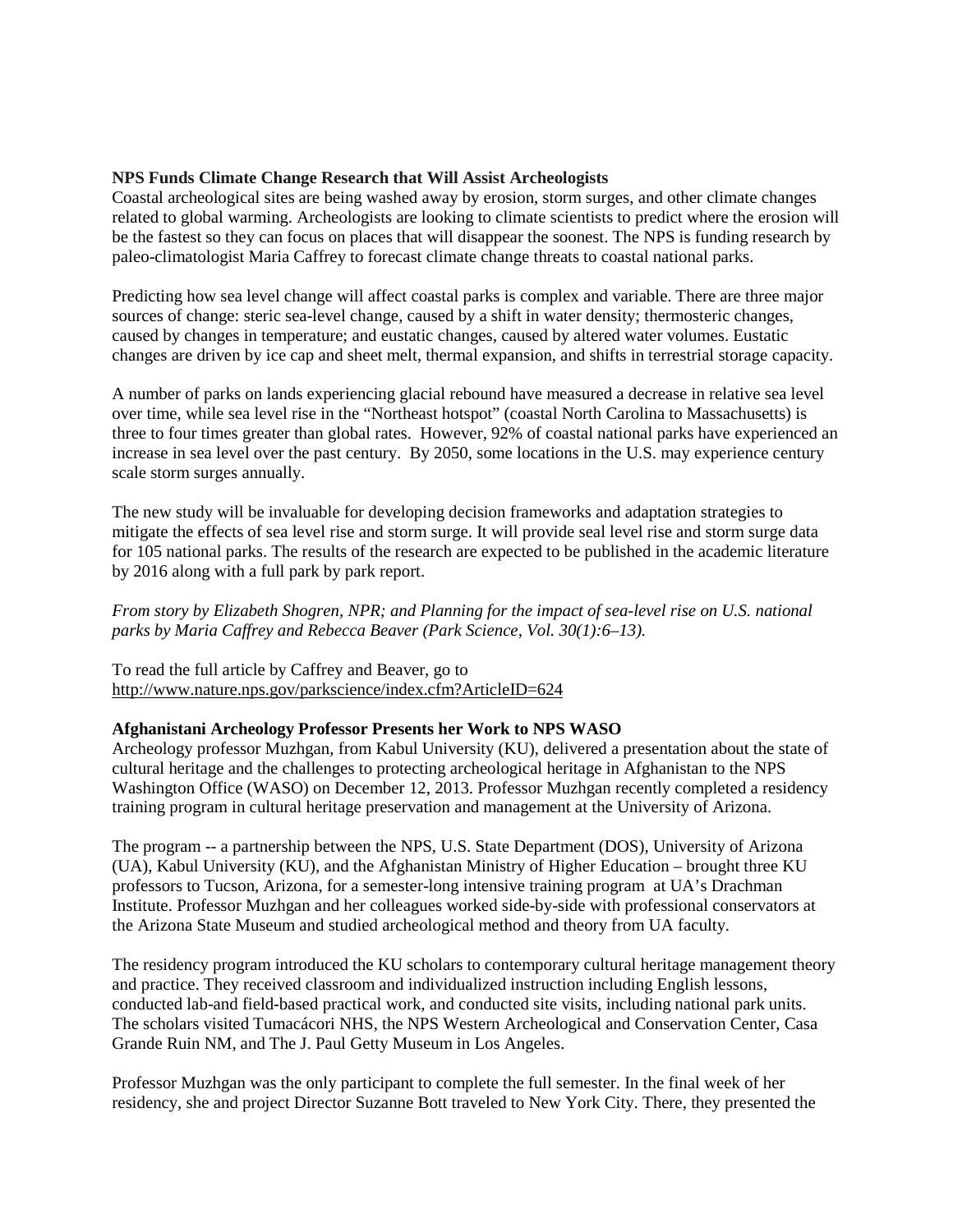National September 11th Museum and Memorial a tapestry made by Professor's Muzhgan's sister to commemorate the 2001 terrorist attacks. They also attended a benefit gala hosted by US/ICOMOS in Washington DC, and Muzhgan met NPS Director Jarvis and AD for Cultural Resources, Science, and Partnerships Stephanie Toothman.

In her presentation, Professor Muzhgan stressed the fragile state of Afghanistan's cultural heritage and of its conservation institutions. While Afghanistan holds numerous regionally and globally significant heritage sites, decades of war have robbed the nation of its cultural heritage workforce. She added that heritage workers face numerous challenges, including a need for training and professional development; a near-total lack of security at many heritage sites, particularly for women; and increased development that threatens sites. Professor Muzhgan said that she was eager to return to KU where she would apply the training she has received. She prepared a poster about her experiences for presentation at scholarly conferences. She also plans to develop several new courses, including a class on American Indian ethnography.

Her talk was co-hosted by the WASO Office of International Affairs and the Archeology Program.

**Contact**: David Gadsby, 202-354-2101

## **Six Archeology Articles in Fall 2013 Park Science!**

There are not one but six articles about archeology in the Fall 2013 edition of *Park Science*. The editor, Jeff Selleck notes, "We feature a section on recent archeological research in national parks. The authors describe the evolution and application of archeological techniques, particularly the integration of various data sets, that are increasing our knowledge of past park inhabitants."

It is great to see *Park Science* accepting manuscripts about cultural resources, at the same time that NPS cultural resource publications are less valued and have succumbed to sequestration and other bureaucratic ills. Articles include:

*Deep-time perspectives and understanding change on public lands*, by Dawn Bringelson *Predicting the past with GIS at Indiana Dunes National Lakeshore* by Amanda Renner *Archeological contributions to climate change studies: Past, present, and future* by Erin C. Dempsey and Dawn Bringelson

*Ojibwe cultural landscapes of Voyageurs National Park, Minnesota* by Andrew LaBounty *Use of high-resolution airborne laser scanning for the analysis of archeological and natural landscapes on the northern Great Plains* by Jay T. Sturdevant, Stephen K. Wilson, and Jeff Bragg *Native American culture and prehistoric bison hunting in the Black Hills* by Anne M. Wolley Vawser and Timothy Schilling.

To access an electronic copy of the volume, go to [http://www.nature.nps.gov/ParkScience/.](http://www.nature.nps.gov/ParkScience/)

# **NPS Partners and Employees Receive DOI Awards for Conservation Partnerships and Environmental Achievement**

Various efforts to protect natural resources in and around national parks have been recognized by the DOI with *Partners in Conservation* and *Environmental Achievement* awards. DOI Secretary Jewell distributed the awards to public-private partnerships that achieved remarkable results through cooperation and community engagement. Several partnerships involving NPS sites and programs that protected cultural resources were among the 20 groups receiving this award.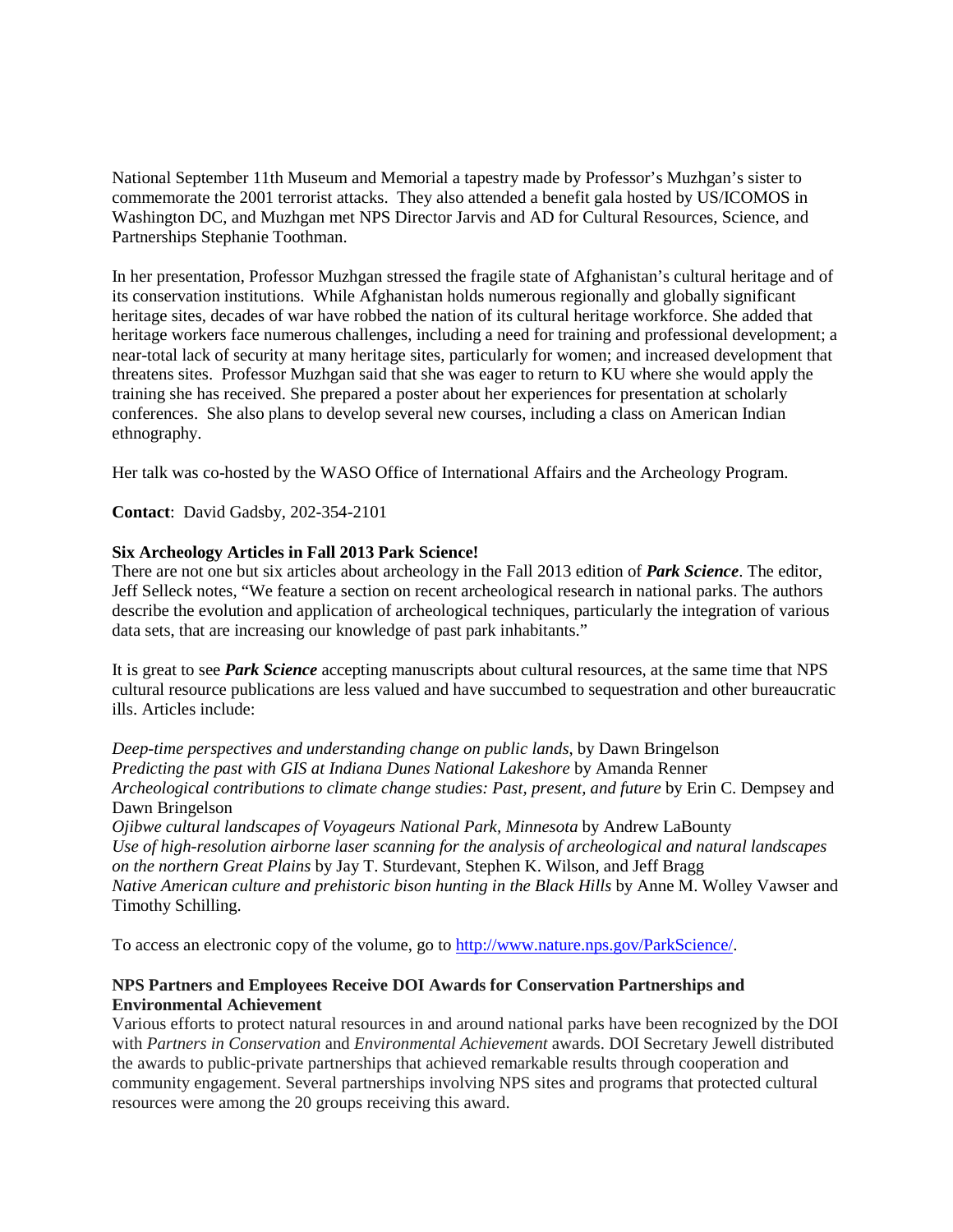*Cultural Resources Team of the Southern Nevada Agency Partnership* – Lake Mead NRA, BOR, BLM, the Lost City Museum, the Nevada SHPO, the USDA, and FWS worked together to survey more than 20,000 acres of Federal lands; record more than 500 cultural resource sites; and inventory more than 1,000,0000 artifacts on land with fragile archeological sites.

*Intergovernmental Internship Cooperative* – Bryce Canyon, Cedar Breaks and Zion national parks along with Grand Canyon-Parashant and Pipe Spring national monuments have partnered with the BLM, BIA, the Kaibab Band of Paiute Indians, the Paiute Indian Tribe of Utah, USDA, the Utah Department of Natural Resources, Southern Utah University and Dixie State University to help young people gain land and resource management career training. High school and college students work as interpreters, natural and cultural resources support staff, wildland firefighters and fee collectors. They learned to repair trails, restore streams and riparian areas, reduce woody fuel loads and invasive vegetation, and monitor and restore wilderness study areas and cultural resources.

# **NPS Awards \$2.2 million in Historic Preservation Grants for American Indian Tribes**

NPS Director Jonathan B. Jarvis today awarded more than \$2.2 million in historic preservation grants to 135 American Indian tribes. The grants assist tribes in carrying out national historic preservation program responsibilities on tribal lands. Tribes can use the grants to fund projects such as nominations to the National Register of Historic Places (National Register), preservation education, architectural planning, community preservation plans, and bricks-and-mortar repair to buildings.

Examples of recent projects funded by Historic Preservation Fund grants include:

- A summer cultural forum hosted by the tribal historic preservation office of the Reno-Sparks Indian Colony. "Reawakening Traditional Science – Exploring the Ways of our Great Basin Culture," brought community and tribal members of all ages together for presentations on local rock art and archeology, ancient traditional art forms such as basketry and tule duck making, tribal language, oral history, and the use and care of traditional plants. The forum showed how knowledge based both on tribal traditions and contemporary science can complement each other.
- Historic preservation surveys of approximately 195,982 acres of tribal land resulted in 7,043 archeological sites and 1,307 historic properties being added to tribal inventories. Additionally, tribal historic preservation offices prepared nominations of 64 sites for the National Register.

The Historic Preservation Fund is derived by revenue from Federal oil leases on the Outer Continental Shelf. The grants act as catalysts for private and other non-federal investment in historic preservation efforts nationwide. The NPS administers the fund and distributes annual matching grants to state and tribal historic preservation officers from money made available in Congressional appropriations. This round of grants will likely be augmented with the Congressional budget agreement for the remainder of Fiscal Year 2014.

For more information about NPS tribal preservation programs and grants, go to to: [http://www.nps.gov/tribes/Tribal\\_Historic\\_Preservation\\_Officers\\_Program.htm](http://www.nps.gov/tribes/Tribal_Historic_Preservation_Officers_Program.htm)

## **NPS Awards \$950,000 to Protect Seven Civil War Battlefields**

NPS Director Jarvis announced \$950,000 in grants to help preserve more than 760 acres of land at 7 of America's threatened Civil War battlefields. The grants are from the NPS American Battlefield Protection Program, one of more than a dozen programs administered by the NPS that provide technical assistance,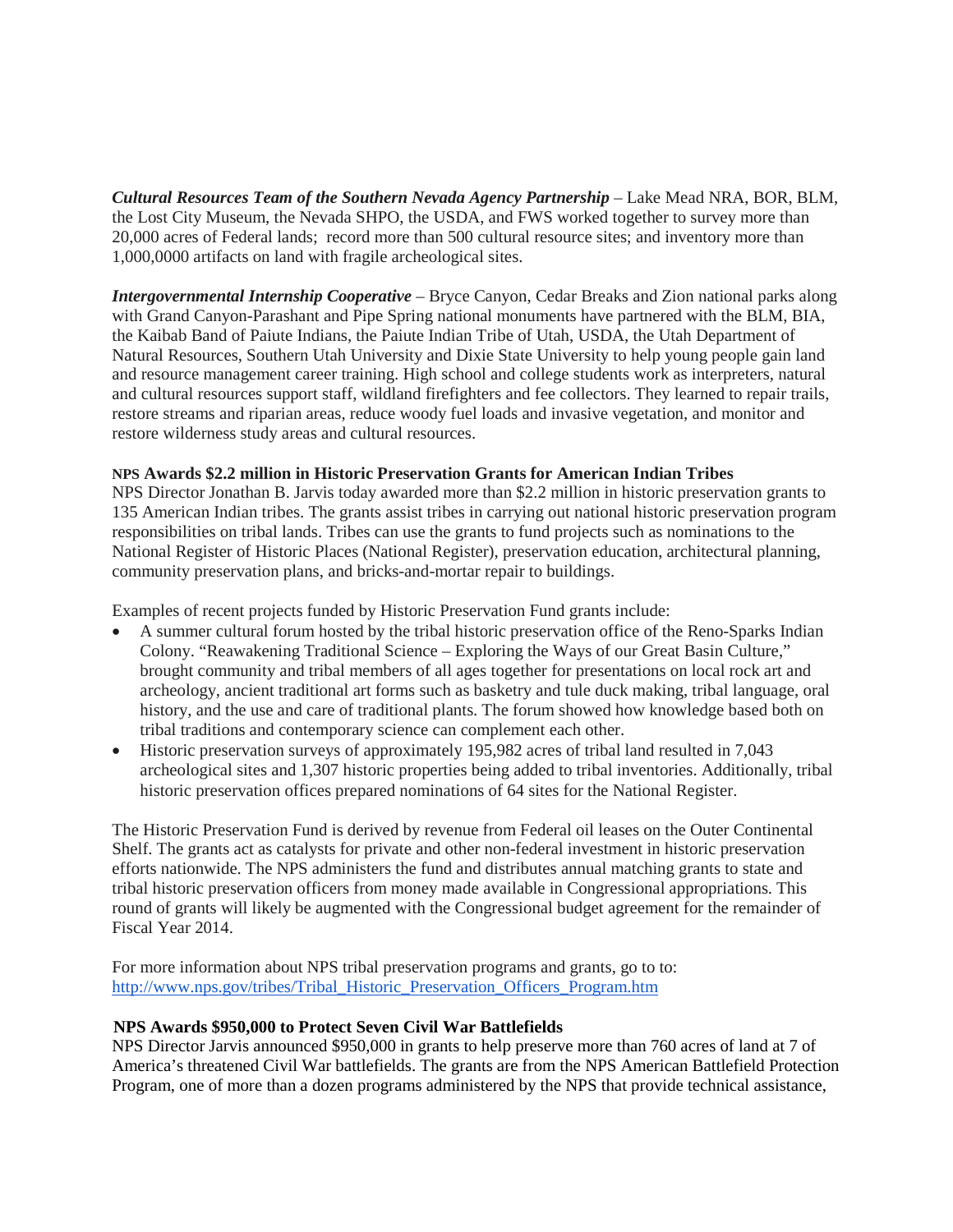recognition, and funding to help states and local communities preserve their own history and create closeto-home recreation opportunities.



Rappahannock River at site of Civil War- era railroad bridge and fighting.

Applications for funds are evaluated on the significance of the property as defined by the Civil War Sites Advisory Commission Report on the nation's Civil War battlefields, on the property's location within defined core and/or study areas, the threat to the battlefield land to be acquired, and the availability of required non-federal dollar-for-dollar matching funds.

Grants are awarded to units of state and local governments for the fee simple acquisition of land, or for the acquisition of permanent, protective interests in land (easements). Private non-profit groups may apply in partnership with state or local government sponsors.

| Grantee, State                                                                | Amount |
|-------------------------------------------------------------------------------|--------|
| Department of Natural Resources, Maryland                                     |        |
| South Mountain Battlefield, 4.33 acres (Fee Simple)  \$166,600.00             |        |
| Department of Archives and History, Mississippi                               |        |
| Brice's Cross Roads Battlefield, .90 acres (Fee Simple)\$34,027.50            |        |
| Jasper County Commission, Missouri                                            |        |
|                                                                               |        |
| Department of Cultural Resources, North Carolina                              |        |
| Bentonville Battlefield, 13.38 acres (Fee Simple) \$27,763.00                 |        |
| Department of Conservation and Recreation, Virginia                           |        |
| Peebles' Farm Battlefield, 2.52 acres (Fee Simple) \$104,725.00               |        |
| Department of Conservation and Recreation, Virginia                           |        |
| First Rappahannock Station Battlefield, 508.00 acres (Easement)  \$464,000.00 |        |
| Department of Conservation and Recreation, Virginia                           |        |
| Second Rappahannock Station Battlefield, 52.00 acres (Easement) \$52,000.00   |        |
|                                                                               |        |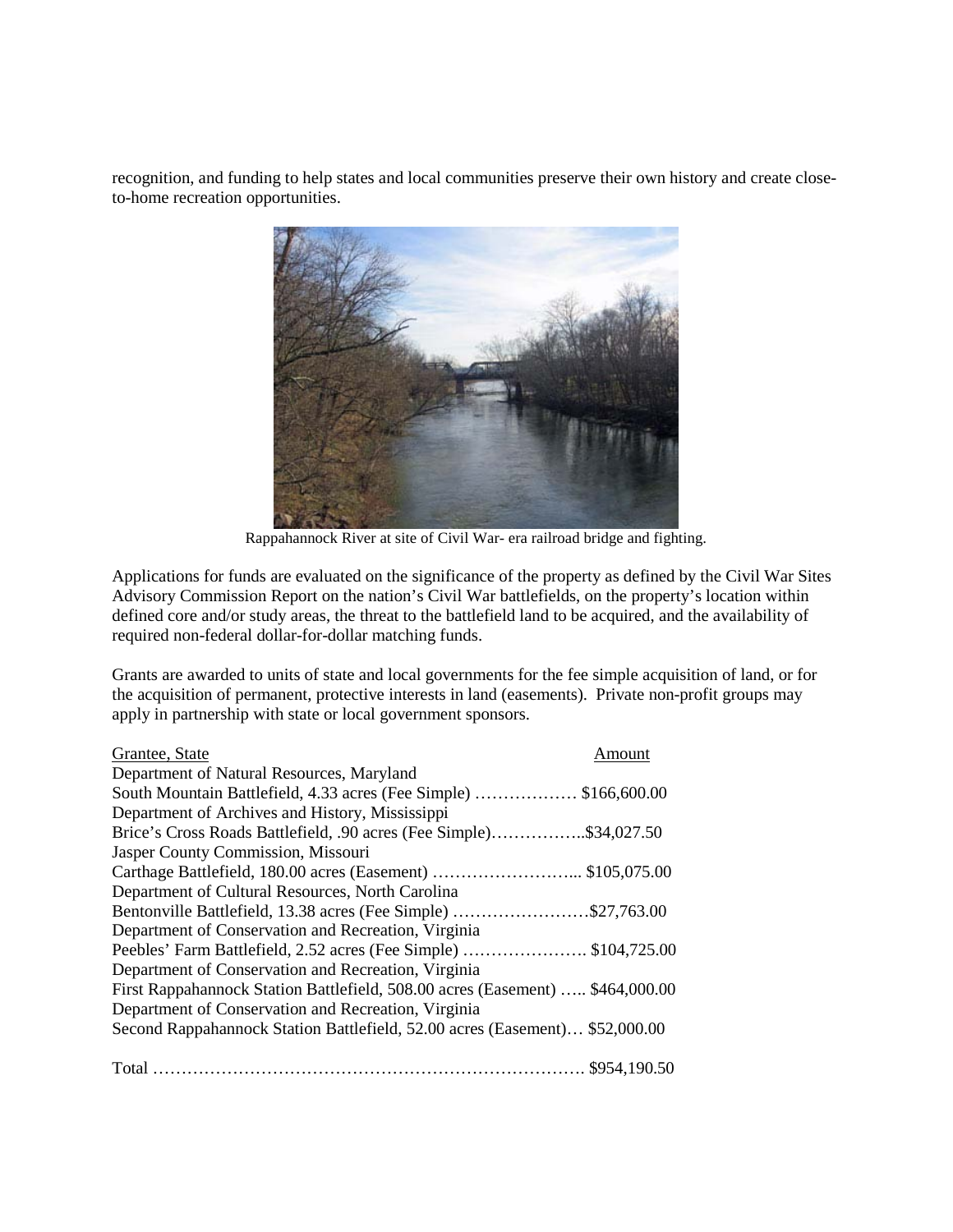Complete guidelines for grant eligibility and application forms are available online at: [http://www.nps.gov/history/hps/abpp.](http://www.nps.gov/history/hps/abpp)

**Contact:** Elizabeth Vehmeyer, Grants Management Specialist, at 202-354-2215

## **Two Guilty in Metal Detector Use at Fredericksburg & Spotsylvania National Military Park**

On December 2, 2013, rangers received a report of two men with metal detectors digging for artifacts on Chancellorsville Battlefield at Fredericksburg & Spotsylvania NMP. Rangers Matt Roland and Craig Johnson met with the reporting party and began interviews. They located four fresh dig holes that had been refilled both inside the boundary of the park and within an easement administered by the NPS. Roland interviewed local homeowners living adjacent to the park and quickly identified two extended family members of a nearby resident as suspects. Both men confessed to using metal detectors and digging for artifacts inside the park. A piece of Civil War era canister shot was recovered from one of them.

On January 7, 2014, both men pled guilty as part of a plea agreement in Federal court to possession of metal detectors within a national park. Each received a \$100 fine and must forfeit his metal detector – one valued at \$1000 and the other valued at \$700.

# *By Keith Kelly, Chief Ranger*

# **SAA Government Affairs Update**

## *Changes in the Updates*

Past editions of the SAA Update will be archived as pdf files under the SAA Government Affairs webpage. The Analysis and Opinion will be expanded and at least one op-ed will appear in each month. January, June, and December will feature columns by the president; the remaining nine months will alternate between the Government Affairs Committee (GAC) and the International Government Affairs Committee (IGAC). SAA members are also invited to contribute op-ed pieces. If interested, please contact David Lindsay (david\_lindsay at saa.org) for details on how to submit.

# *Legislative Update*

- Just prior to the New Year, SAA and other preservation groups sent a letter to House and Senate leaders urging a suitable amount of money for the Historic Preservation Fund in FY2014.
- Legislative initiatives affecting preservation include the Southeast Arizona Land Exchange Act (HR 687 / S 339), the Expand American Battlefields Protection Program (HR 1033), and numerous bills to curtail the Antiquities Act. The Military Land and National Defense Act (HR 3687) would exempt military training sites from complying with the NHPA if the head of the managing agency wished it.
- The FCC is soliciting comments from the public on NHPA / NEPA procedures for the installation of wireless towers and other infrastructure. Comments must be received by February 3, 2014.

# *Analysis and opinion: The Government Affairs Agenda 2014*

SAA will track and comment on the proposed change to 36 CFR 79 regarding de-accessioning and disposal of material remains in Federal collections (Proposed 36 CFR 79.12). SAA has been working to develop a position that represents the membership views. In 2013, relevant committees completed a report. This spring, a subcommittee of the board will draft the organization's initial response to proposed 36 CRF 79.12.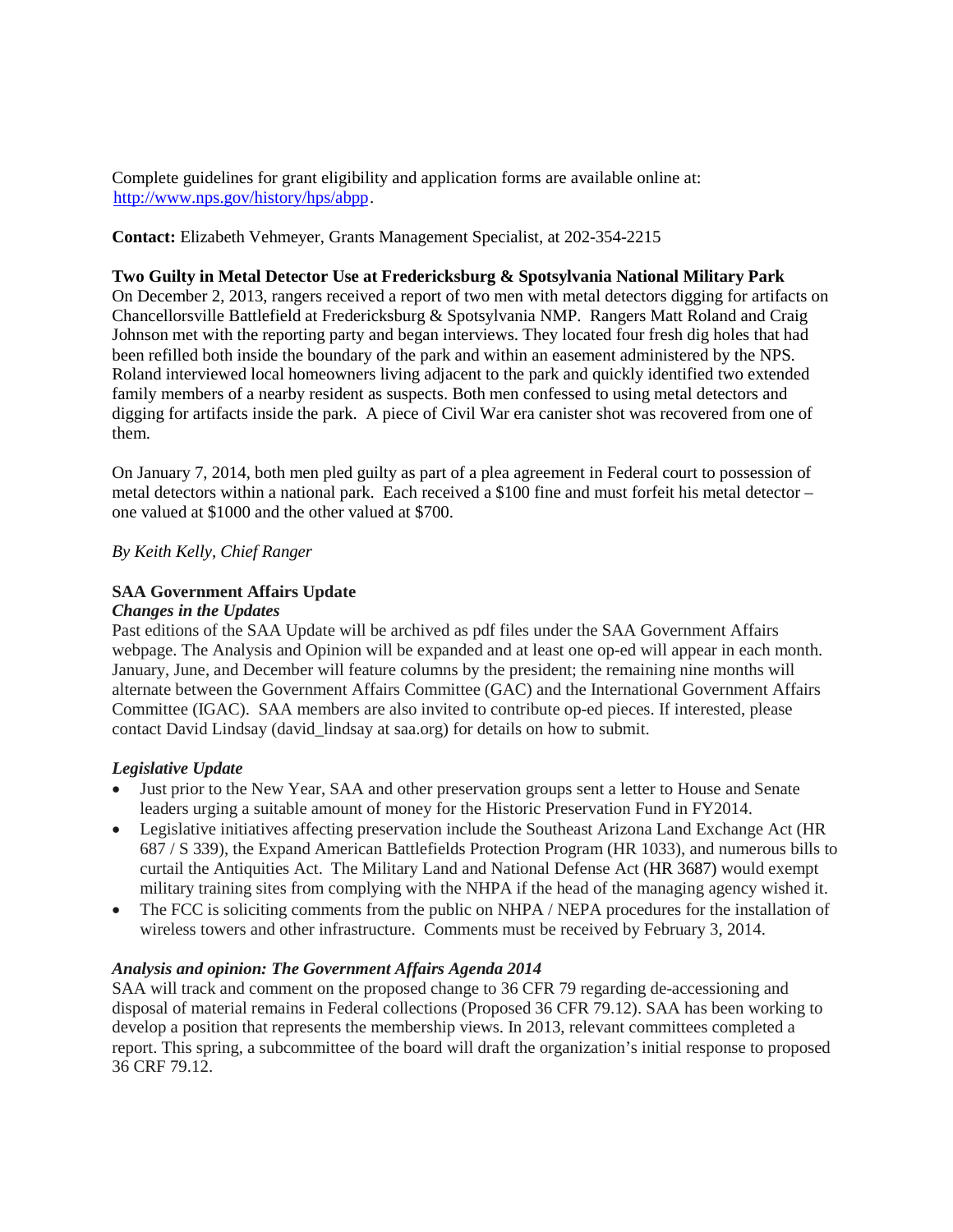SAA will focus on two long term structural issues in U.S. archeology in 2014. The first is the relationship between energy extraction and cultural resource management. If the profession can show that complying with historic preservation regulations will not slow down development, will enhance the identification and protection of significant cultural resources, and will benefit the public by providing knowledge about the past and pride in our shared heritage values, then the anticipated growth in energy extraction in the US will increase employment opportunities in CRM while at the same time providing new and interesting data on the past. SAA has joined the Board of Directors of the Gas and Preservation Partnership (GAPP). GAPP is a coalition of CRM companies, energy companies, and energy industry not-for-profits [\(http://gasandpreservation.org/\)](http://gasandpreservation.org/) whose goal is to develop pragmatic approaches to balancing energy development and cultural resources protection. Jim Bruseth, SAA treasurer-elect, represents SAA on GAPP. Bruseth will attend GAPP's conference, *Bridging the GAPP: Honoring our History—Fueling our Future*, March 21, 2014, in Pittsburgh. Other SAA members interested in the topic are encouraged to attend as well.

The second structural issue is Federal funding of basic archeological research, with a focus on increasing funding for the National Science Foundation's (NSF) archeology program. Funding for the senior archeology and archeometry program for fiscal year 2013 is just under \$6 million, a decline of more than 9% from the previous year, largely due to the sequester. New conditions placed on grantees may reduce the effective amount available for research projects. Data management plans will spur the need to increase costs for digital and physical curation; and grant applicants may need to budget more for publication costs in the future. Basic research in archeology has fallen well below other industrial countries. The first step will be a meeting with NSF to highlight concerns. SAA will then meet with AIA, SHA, and the Archaeology Division of AAA to develop a coordinated and concerted strategy to increase program funding that will be implemented throughout the year and perhaps beyond.

# *Extracted from SAA Government Affairs and International Government Affairs Update-January 2014.*

To read the full update, go to

[\(http://saa.org/AbouttheSociety/GovernmentAffairs/tabid/115/Default.aspx\)](http://saa.org/AbouttheSociety/GovernmentAffairs/tabid/115/Default.aspx).

# **Secret Bids Purchase and Return Hopi Cultural Objects**

More than 100 American Indian artifacts went on sale on December 9, 2013, at the Parisian Drouot auction house, including 24 pieces that are held sacred by the Hopi of Arizona. The tribe, U.S. officials and others had tried unsuccessfully to block the sale, arguing that the items were religious objects that had been stolen many years ago. The Hopi Tribe had been angered by an earlier sale which, like this auction, featured Hopi headdresses, known as Katsinam. The tribe, which had gone to court to block both sales, believes the items are not simply religious, but living entities with divine spirits.

After the Hopi lost in court, Gregory Annenberg Weingarten, vice president and director of the Annenberg Foundation, directed the foundation to endeavor to buy all of the Hopi artifacts, plus three more sought by the San Carlos Apaches, and return them to the tribes. Weingarten approved a budget of \$500,000 to \$1 million to buy all 27 disputed Native American lots — the 24 masklike Hopi artifacts and three items of divine significance to the San Carlos Apache, also in Arizona.

The foundation bought all but three of the 24 Hopi objects and the three Apache artifacts that the foundation had sought. One of the three had been bought by Mr. Servan-Schreiber on behalf of Marshall W. Parke, of the private equity firm Lexington Partners, and his wife, Véronique, who had instructed him to obtain what he could as a gift to the Hopis. Mr. Servan-Schreiber said when it was his turn to bid he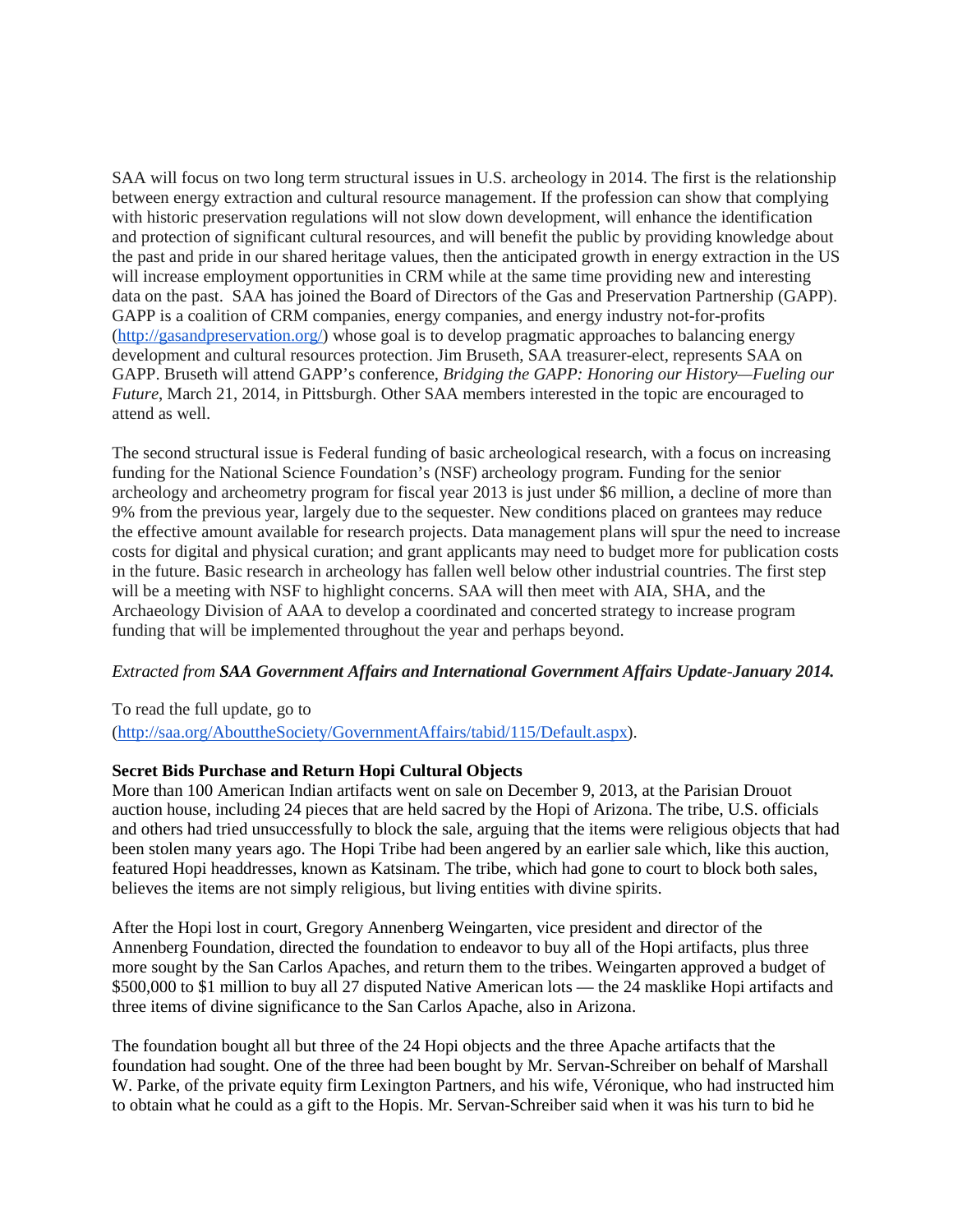took care to inform the foundation people, "so we wouldn't start bidding against each other." The foundation lost out on only two items, both times, participants said, because of miscommunication.

The Hopi did not learn of their tribe's good fortune until several hours later when the foundation sent an email alerting them to its clandestine purchases. The Annenberg Foundation, which focuses on civic and community projects, is consulting with the Hopi on how best to return the Katsinam. The objects, made from wood, leather, horsehair and feathers and painted in vivid reds, blues, yellows and oranges, cannot be encased in bubble wrap, for example, because it would be seen as suffocating the divine spirits. The Hopi have not identified their plans for these artifacts on their return, but they are not viewed as art objects or housed in museums. Typically, Katsinam are still used in spiritual ceremonies or are retired and left to disintegrate naturally.

#### *From story by Tom Mashberg, New York Times*

#### **SAA Announces Scholarship for New Mexico Women**

On December 31, 2013, the Society for American Archaeology received over \$1.5 million from the estate of J. Francy Wase to establish the Cheryl L. Wase Memorial Scholarship for the Study of Archaeology. The scholarships will be awarded to female New Mexico residents pursuing a BA in anthropology with an emphasis in archeology.

Wase was born in 1951, in New Jersey and passed away in Albuquerque, New Mexico, in December 2004. She received a B.A. in Anthropology and English from Rutgers University in 1973 and an M.A. in Anthropology from Columbia University in 1975; she began course work toward a Ph.D. at the University of New Mexico in the early 1980s, but left without completing her degree.

Although she was raised and educated in the Northeast, it was only when she came to New Mexico in the mid-1970s to work for Cynthia Irwin-Williams that Wase found the "home of her heart" as she put it. She lived and worked for the rest of her life in the high desert of northwestern New Mexico. Wase worked at various times for the NPS, the BLM, the State of New Mexico's Historic Preservation Division, and a variety of public and private sector cultural resource management organizations.

Former SAA president Lynne Sebastian remembers her friend as a woman of "great intellectual curiosity who read voraciously. She was a fiercely loyal friend and could be a nearly implacable foe. She was a marvelous cook, a giver of epic dinner parties, and a devotee of good wine and Southwestern jewelry.

This memorial bequest from her mother to SAA brings together three major themes that defined Wase's life: her dedication to archeology, her love of New Mexico, and her constant willingness to help and support other women. She would be happy to know that generations of young New Mexico women will be assisted in building careers in archeology by this scholarship in her name."

## **Project Archaeology Offers** *Investigating Shelter* **to Teachers**

Join Project Archaeology for an exciting trip back in time! Project Archaeology is offering an online course at a teacher-friendly price. All teachers need for the course is the curriculum guide, *Project Archaeology Investigating Shelter*, for only \$45. Also, teachers can get two graduate credits for an additional \$60. The 8-week online course begins February 3, 2014.

Teachers can complete assignments anytime during the week, at their convenience. Teachers can choose which shelter they want to investigate - a slave cabin, plains tipi, a colonial home, and more. Attendees will use the virtual workshop to practice the basics of scientific inquiry (observation, inference, evidence,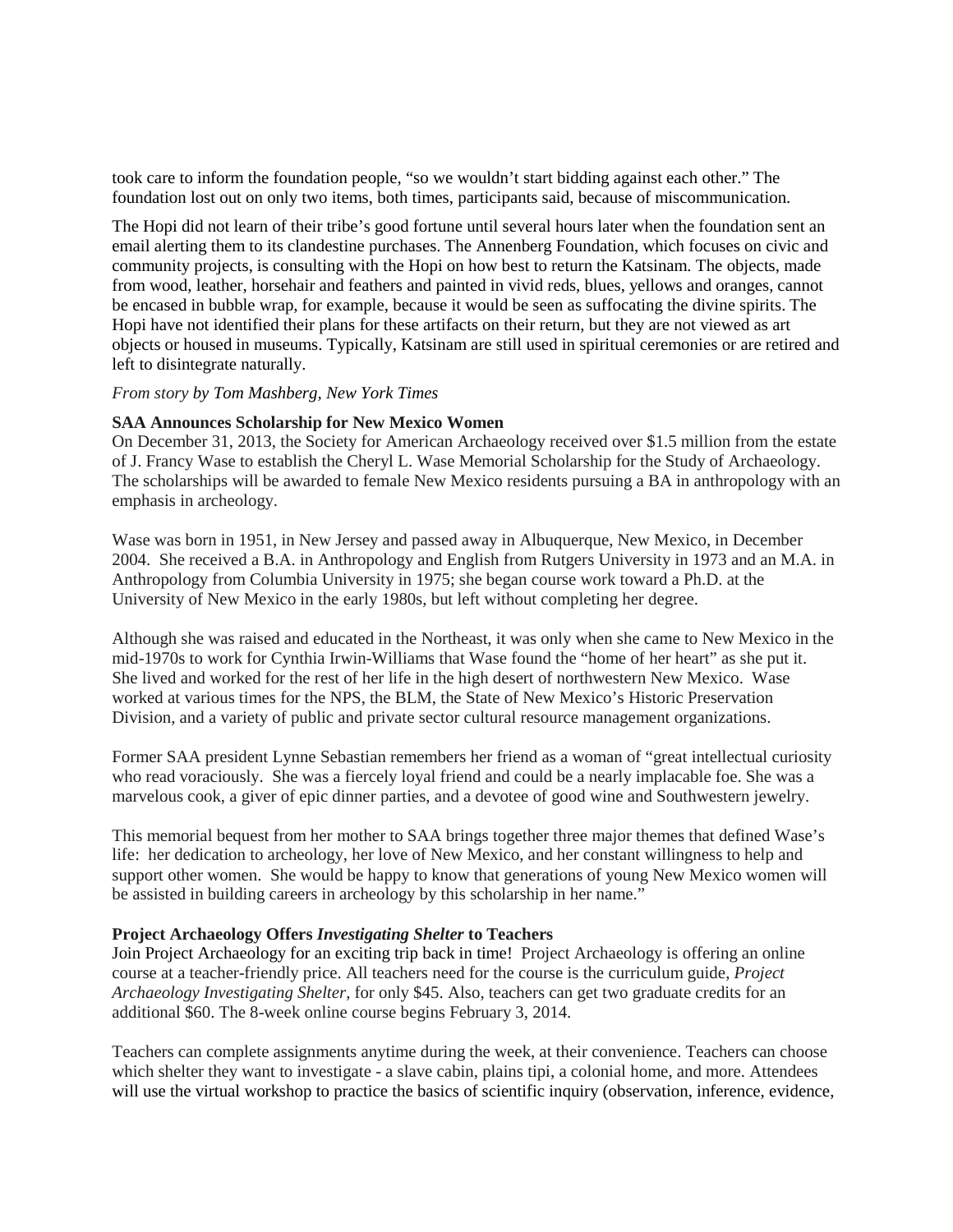and classification) using authentic archeological data. They will learn firsthand how to help students apply archeological concepts as they investigate a shelter using primary data sources such as maps, artifact illustrations, historic photographs and oral histories. This curriculum fulfills many Common Core State Standards requirements in social studies, English Language Arts, and math (CCSS alignments).

Registration forms are available online: [http://projectarchaeology.org/ai1ec\\_event/online-professional](http://projectarchaeology.org/ai1ec_event/online-professional-development?instance_id=153)[development?instance\\_id=153.](http://projectarchaeology.org/ai1ec_event/online-professional-development?instance_id=153)

**Contact:** Courtney Agenten at (406) 994-6727, CourtneyAgentenatmontana.edu

# **Archaeological Institute of America Offers Grants**

The Archaeological Institute of America (AIA) is offering Site Preservation Grants, which funds projects that uphold the AIA's mission to preserve and promote the world's archeological heritage. The goal of the grant, which carries a maximum value of \$25,000 awarded over 1-3 years, is to maximize global preservation efforts and awareness through AIA support. The AIA targets projects that not only seek to directly preserve archeological sites, but also emphasize outreach, education, and best practices to positively impact the local community, students, and the discipline of archeology as a whole.

Applicants must first submit an inquiry form. If approved, applicants will be invited to complete a full application, due February 15, 2014. All application materials must be received, not postmarked, by that date.

For more information or to submit an inquiry, go to [http://archaeological.org/grants/706.](http://archaeological.org/grants/706) To learn about past winners, visit the projects page at [http://archaeological.org/sitepreservation/projects.](http://archaeological.org/sitepreservation/projects)

# **National Center for Preservation Technology and Training Offers Training in Mapping**

The National Center for Preservation Technology and Training (NCPTT) and Death Valley National Monument are partnering to host a three-day workshop on archeological mapping. Participants will learn the fundamental of archeological mapping using a variety of technologies and techniques, including compass and tapes, GPS, and total station mapping. Laying out a grid, piece-plotting artifacts and mapping features will all be covered in the three-day course.

The workshop will be held March 11-13, 2014 at Death Valley NM. The workshop is limited to 20 participants. Tuition for the workshop is \$350 and there is a reduced rate of \$250 for students.

**Contact:** Tad Britt, NCPTT, 318-356-7444, tad\_brittatnps.gov.

## **Interest in 2014 TICRAT?**

For over 10 years, the NPS Missions Initiative has administered bi-national adobe workshops, known as TICRATs (Taller Internacional de Conservación y Restauración de Arquitectura de Tierra), in partnership with INAH (Instituto Nacional de Antropologia e Historia).

This year, INAH Sonora will be hosting a TICRAT in the 17th century town of Alamos, Sonora, tentatively scheduled for the week of May 5-9, 2014. Given the recent budget challenges and lead-time required to facilitate international travel, NPS will gauge potential interest from parks to determine how many people might attend and, therefore, the level of Missions Initiative funding that would be allocated to support INAH's workshop planning efforts. If there is not sufficient interest, TICRAT will be postponed until 2015 and most likely conduct it at an NPS site in the US.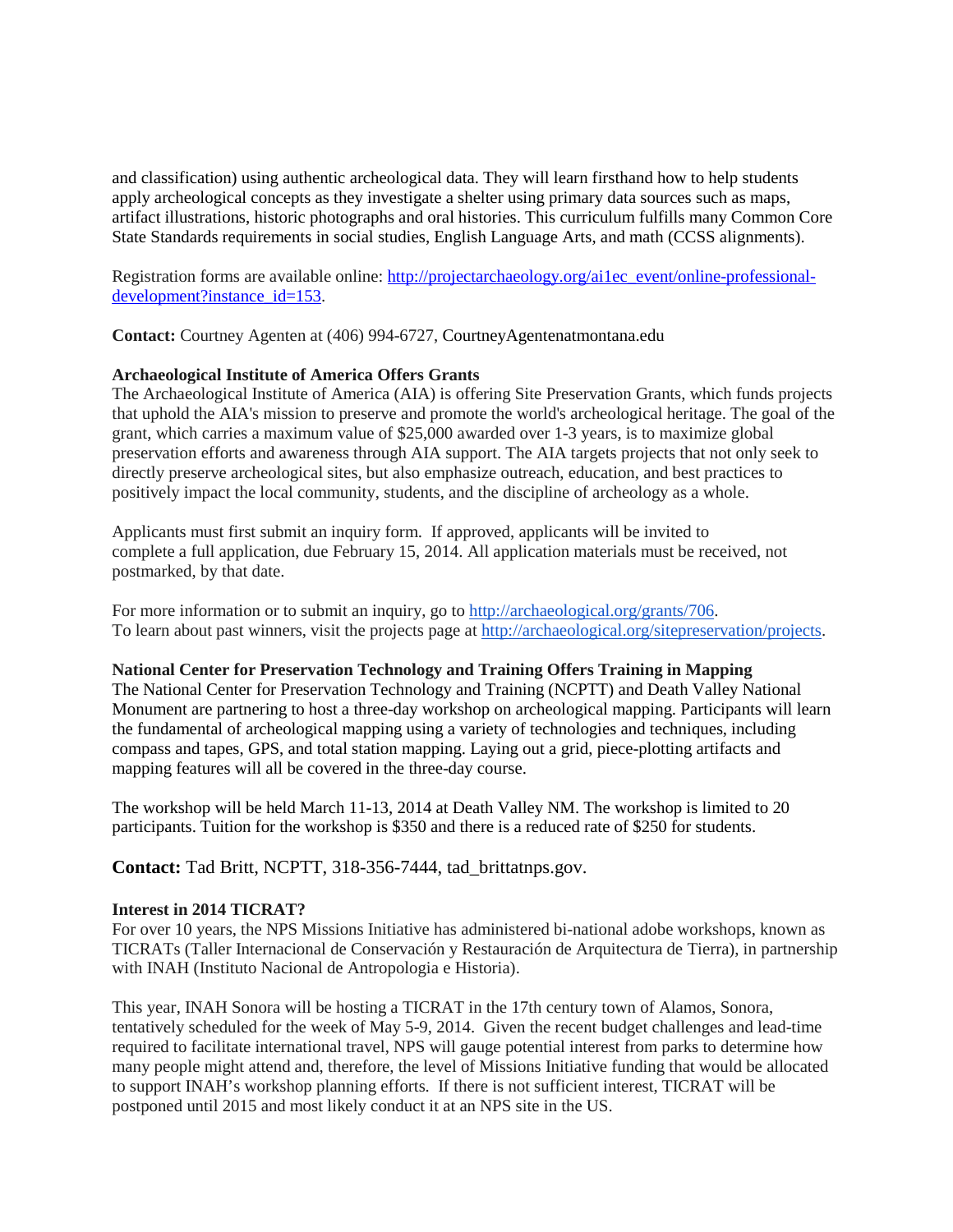Participating parks would be responsible for travel/accommodation costs, the amount for which will be determined once NPS participants are identified.

*If you are interested in participating in TICRAT in 2014, contact R. Brooks Jeffrey directly by February 7, 2014***,** with the names, park affiliation, and contact information for anyone who is interested in the 2014 TICRAT Adobe Workshop in Alamos Sonora, May 5-9, 2014.

**Contact:** R. Brooks Jeffery, *Director, Drachman Institute,* rbjeffer at email.arizona.edu

**Projects in Parks:** I**ce Patch Archeology and Paleoecology in Glacier National Park** A multi-disciplinary team of tribal experts, university researchers, and park managers is carrying out a project to survey, map, protect, and, if necessary, collect and curate cultural and paleobiological items from the Glacier NP's high altitude ice patches.

To read the full report, go to<http://www.nps.gov/archeology/sites/npSites/glacierIcePatch.htm>



# **Slightly Off-Topic: Ask a Slave!**

It's 1795, and George Washington's most acerbic-tongued housemaid is answering questions — on YouTube. Her name is Lizzie Mae, and she is not here for your foolishness; she's got shirts to sew and chamber pots to scrub. **Ask A Slave** is a new comedy web series hosted by comedian Azie Mira Dungey, an actress who spent two years posing as a slave at Mount Vernon. So many absurd questions were posed to Dungey as she portrayed Caroline Branham, who "belonged" to Washington back in the 1700s, that she created the character of Lizzie May, "personal housemaid to president and Lady Washington," as she puts it in her introduction, "and I'm here to answer all of your questions."

There's a message behind "Ask a Slave." "I am not talking about slavery in my show," Dungey said. "I'm talking about modern racism, and I'm talking about modern ignorance. You're an irresponsible person if you don't know American history, because it's connected to politics. It's connected to racism that still exists. It's connected to everything."

This provocative series provides much food for thought for NPS interpreters, cultural resource specialists, and others striving to present balanced and accurate interpretations about history and prehistory to inform current perspectives on social issues. Archeologists who interpret archeological research findings for visitor audiences and work with interpreters will be particularly interested.

To watch the series, go to<http://www.askaslave.com/>